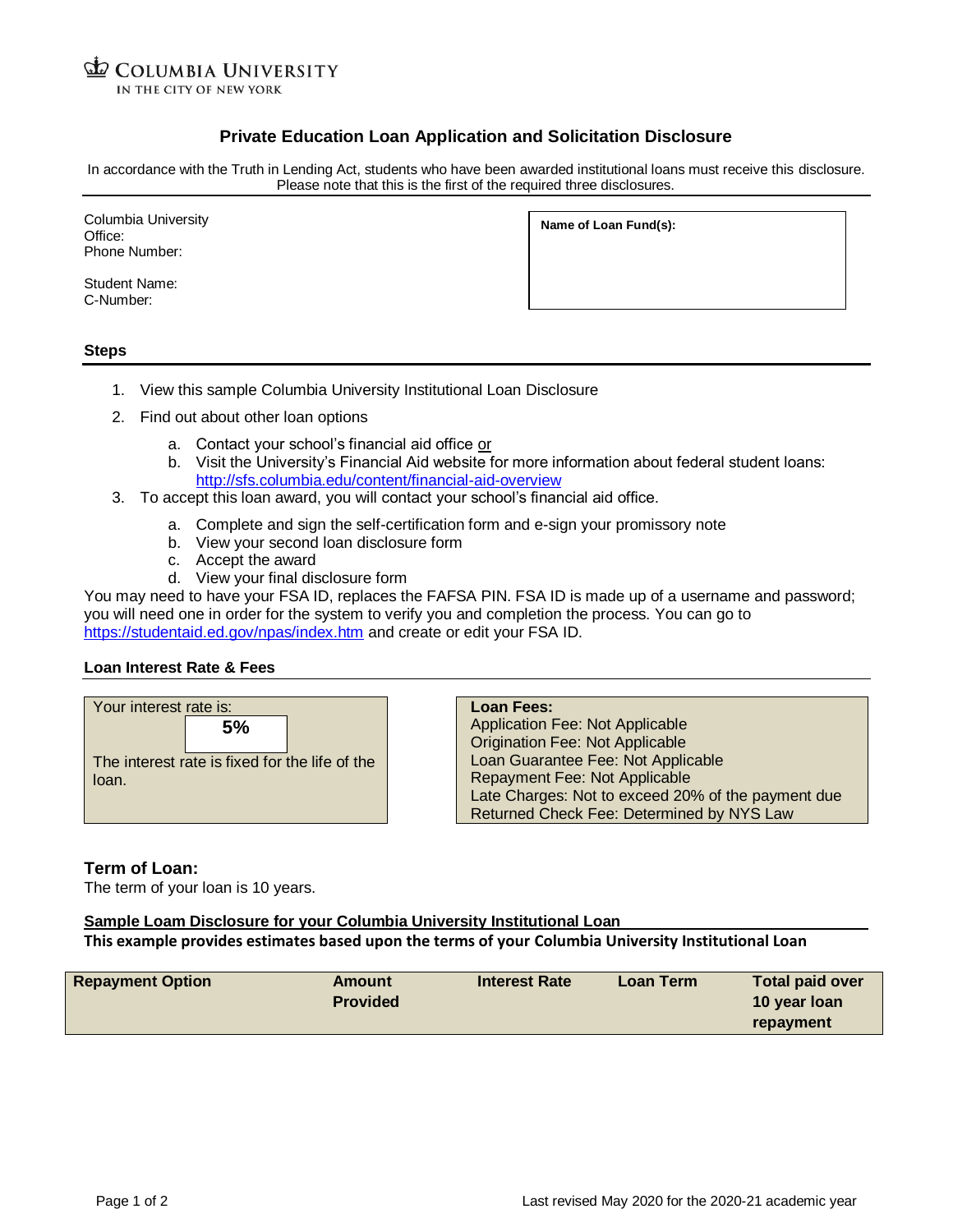COLUMBIA UNIVERSITY IN THE CITY OF NEW YORK

| <b>Loan Disclosure Assumptions:</b>  | \$10,000.00 | 5% | 10 years (120       | \$12,727.70 |
|--------------------------------------|-------------|----|---------------------|-------------|
| No payments are made while enrolled  |             |    | months) starting    |             |
| in school. Interest does not accrue  |             |    | after the deferment |             |
| while in school. You have a 6 months |             |    | period              |             |
| grace period before beginning        |             |    |                     |             |
| repayment                            |             |    |                     |             |

| <b>Reference Notes</b>                                                                                                                                                                                                                                                              |                                                                                                                                                                                                                                                                                                                                                                                                                                                                                                                                                                                                                                                                     |  |  |  |
|-------------------------------------------------------------------------------------------------------------------------------------------------------------------------------------------------------------------------------------------------------------------------------------|---------------------------------------------------------------------------------------------------------------------------------------------------------------------------------------------------------------------------------------------------------------------------------------------------------------------------------------------------------------------------------------------------------------------------------------------------------------------------------------------------------------------------------------------------------------------------------------------------------------------------------------------------------------------|--|--|--|
|                                                                                                                                                                                                                                                                                     |                                                                                                                                                                                                                                                                                                                                                                                                                                                                                                                                                                                                                                                                     |  |  |  |
| <b>Fixed Interest Rate: 5%</b>                                                                                                                                                                                                                                                      | More information about your loan eligibility is                                                                                                                                                                                                                                                                                                                                                                                                                                                                                                                                                                                                                     |  |  |  |
|                                                                                                                                                                                                                                                                                     | available in your loan application and promissory                                                                                                                                                                                                                                                                                                                                                                                                                                                                                                                                                                                                                   |  |  |  |
|                                                                                                                                                                                                                                                                                     | note.                                                                                                                                                                                                                                                                                                                                                                                                                                                                                                                                                                                                                                                               |  |  |  |
| Loan Balance:<br>\$10,000.00                                                                                                                                                                                                                                                        |                                                                                                                                                                                                                                                                                                                                                                                                                                                                                                                                                                                                                                                                     |  |  |  |
| Adjusted Loan Balance:<br>\$10,000.00                                                                                                                                                                                                                                               | This loan disclosure assumes that the interest rate                                                                                                                                                                                                                                                                                                                                                                                                                                                                                                                                                                                                                 |  |  |  |
| Loan Interest Rate:<br>5.00%                                                                                                                                                                                                                                                        | remains constant throughout the life of the loan. This                                                                                                                                                                                                                                                                                                                                                                                                                                                                                                                                                                                                              |  |  |  |
| 0.00%<br>Loan Fees:                                                                                                                                                                                                                                                                 | Columbia University Institutional Ioan has a fixed                                                                                                                                                                                                                                                                                                                                                                                                                                                                                                                                                                                                                  |  |  |  |
| Loan Term:<br>10 years                                                                                                                                                                                                                                                              | interest rate of 5%. Your educational loan has a                                                                                                                                                                                                                                                                                                                                                                                                                                                                                                                                                                                                                    |  |  |  |
| Minimum Payment:<br>\$40.00                                                                                                                                                                                                                                                         | minimum monthly payment of \$40.00.                                                                                                                                                                                                                                                                                                                                                                                                                                                                                                                                                                                                                                 |  |  |  |
| <b>Monthly Loan Payment:</b><br>\$106.07<br>Number of Payments:<br>120<br>\$12,727.70<br><b>Cumulative Payments:</b><br><b>Total Interest Paid:</b><br>\$2,727.70<br>Note: The monthly loan payment was calculated at 119<br>payments of \$106.07 plus a final payment of \$105.37. | Student loans do not have prepayment penalties. If<br>you wish, you can make an extra payment to principal<br>each month to accelerate repayment of the debt. If<br>you pay an extra \$25.00 a month, you will cut 2.3<br>years off of the 10-year repayment term and save<br>\$668.11 in interest over the life of the loan. If you pay<br>an extra \$50.00 a month, you will cut 3.8 years off of<br>the 10-year repayment term and save \$1,070.29 in<br>interest over the life of the loan. If you pay an extra<br>\$100.00 a month, you will cut 5.4 years off of the 10-<br>year repayment term and save \$1,532.40 in interest<br>over the life of the loan. |  |  |  |

FEDERAL LOAN ALTERNATIVES: If you are a citizen of the United States or an eligible noncitizen, you may qualify for Federal loans. For additional information, contact your school's financial aid office or the University's Financial Aid website <http://sfs.columbia.edu/content/financial-aid-overview>

| <b>Federal Loan Programs*</b>                  | <b>Current Interest Rate by Program Type**</b>          |
|------------------------------------------------|---------------------------------------------------------|
| DIRECT LOAN                                    | 2.75% Fixed for Undergraduate Subsidized & Unsubsidized |
|                                                | 4.30% Fixed for Graduate Unsubsidized                   |
| DIRECT PLUS LOAN                               | 5.30% Fixed                                             |
| for Parents and Graduate/Professional Students |                                                         |

**\*Please note that fees may apply to these Federal loans.**

**\*\* Interest rates for Direct Loans are adjusted each July 1 and then fixed for the life of the loan, according to federal regulations.**